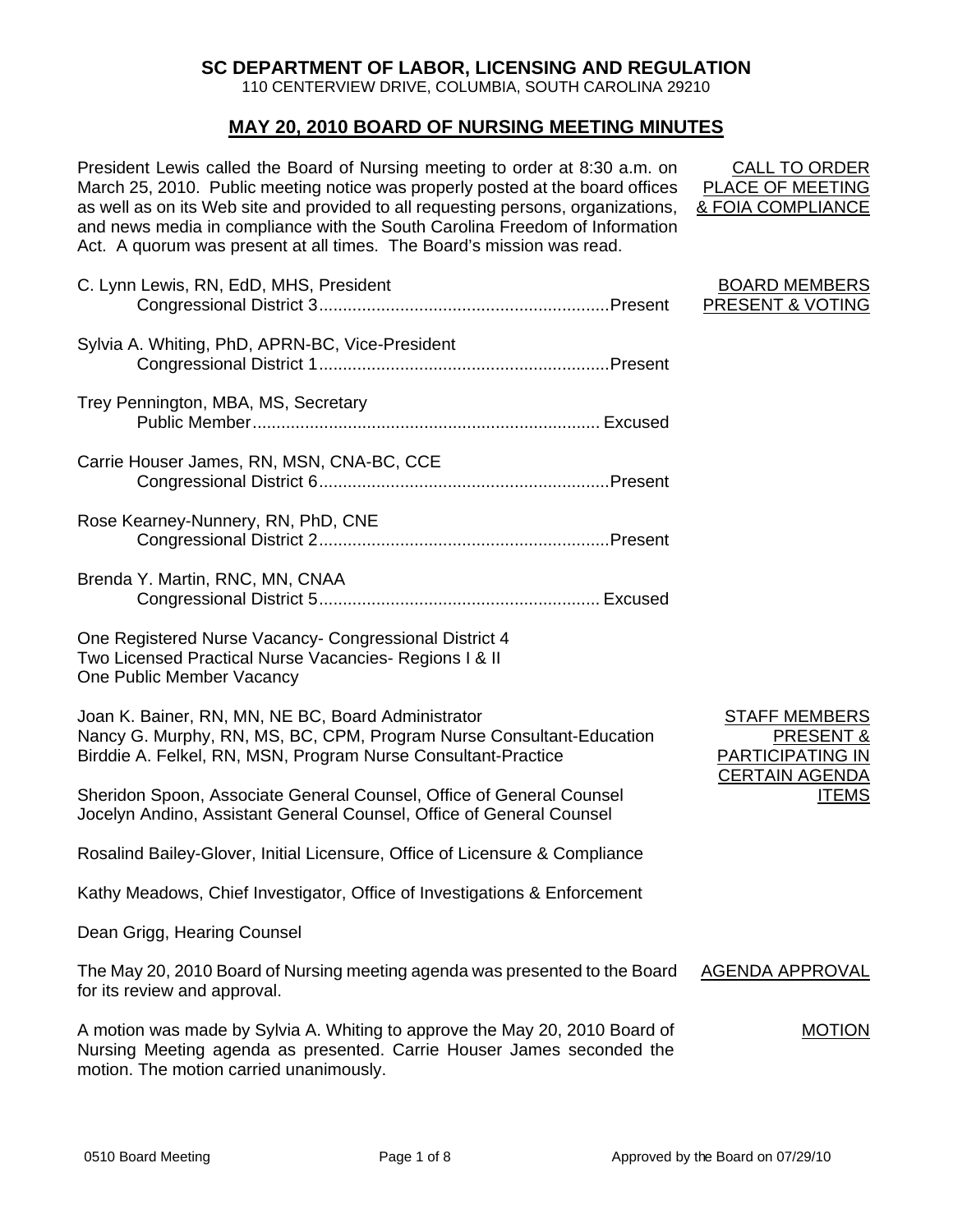The following informational items were presented on the May 20, 2010 Consent Agenda for Board acceptance/approval.

- APPROVAL OF CONSENT AGENDA
- NCLEX RN & PN Summary Statistics for January 1– March 31, 2010
- Central Carolina Technical College Notification of ADN and PN Program Location Change
- House Bill 4546
- License Card Printable by Licensee
- Freedom From Religion Foundation Letter

A motion was made by Sylvia A. Whiting to approve or accept May 20, 2010 Consent Agenda items as presented. Rose Kearney-Nunnery seconded the motion.

The minutes for the March 25, 2010 Board of Nursing meetings were presented to the Board for its review and approval.

A motion was made by Rose Kearney-Nunnery to approve the minutes for the March 25, 2010 Board of Nursing meeting with changes. Sylvia A. Whiting seconded the motion. The motion carried unanimously.

House Bill 3393 relates to pharmacists administering certain vaccines. The bill received a third reading in the Senate but must go back to the House of Representatives due to a minor amendment.

Discussion included but was not limited to pharmacists already providing H1N1 vaccines; pharmacy vaccine records provided to physicians' offices; and delegation by physicians. Discussion on requirements *if* bill passes included but was not limited to a joint written protocol by the Boards of Pharmacy and Medical Examiners within four months of bill passage; required pharmacist training, if passed bill requires Joint Pharmacist Administered Influenza Vaccines Committee under Board of Medical Examiners which would include two physicians, two pharmacists, two advanced practice registered nurses and a representative from Department of Health and Environmental Control.

A motion was made by Rose Kearney-Nunnery to identify potential individuals to serve on the Joint Pharmacist Administered Influenza Vaccines Committee utilizing E-blasts, Board newsletters and the Web site. Carrie Houser James seconded the motion. The motion carried unanimously.

Joan Bainer reported that currently there are approximately 64,000 nurses licensed by the South Carolina Board of Nursing. Information on renewal dates and requirements has been published in the Palmetto Nurse and SC Nurse numerous times since the last renewal in 2008. Ms. Bainer thanked Steve Triplett for working all night and on the weekend changing the online renewal to online reinstatement for seamless customer service. She also thanked Nancy Murphy and staff for managing this project while she was out of the office. C. Lynn Lewis complimented staff on the frequently asked questions and stated that calls she received from employers have shown support. Ms. Bainer is working on an audit process for those nurses who stated they did not work after their license had lapsed. Randy Bryant, Assistant Deputy Director for the Office of Business Services, is working on a standardized process to be used by all boards after renewals. Further discussion included but was not limited to: nurses letting

MOTION

APPROVAL OF MINUTES

MOTION

#### HOUSE BILL 3393

MOTION

#### 2010/ 2012 RENEWAL UPDATE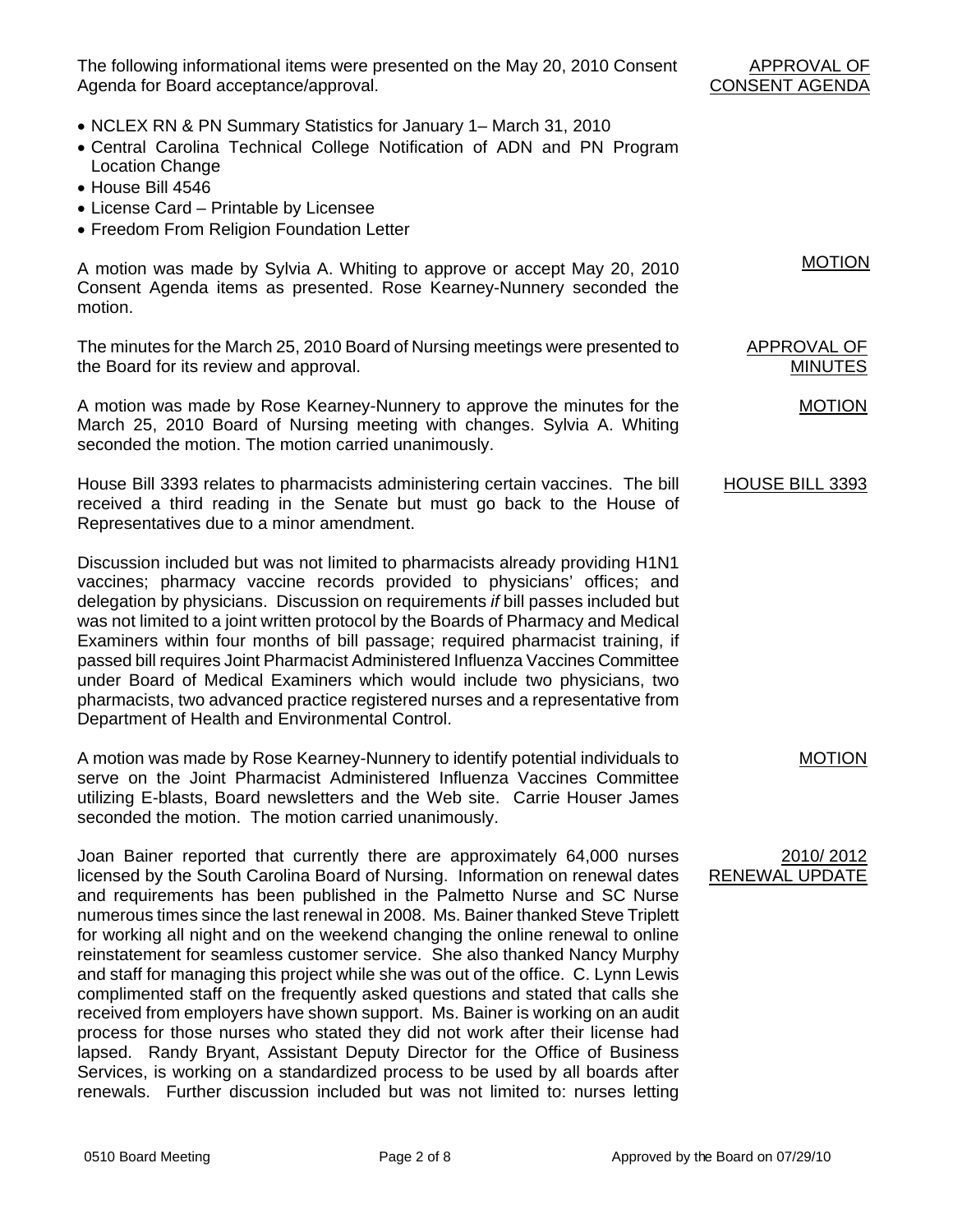licenses lapse as they retire or leave nursing practice; nurses requesting inactive status or a volunteer license after their license lapsed and statutory requirement for an active license to request inactive status or volunteer license.

Drs. Danny Parker, Provost and Tim Smith, Consultant, Anderson University appeared before the Board to answer questions regarding their Feasibility Study for Establishing a Proposed Bachelors of Science in Nursing (BSN) Program. Materials along with an addendum were provided to the Board for review and consideration.

Discussion included but was not limited to: acceptance of traditional students and students with prior degrees; anticipation of future nursing shortage as population ages; faculty salaries; use of cadaver laboratory; computer sciences across courses; testing and benchmarks; and refining timelines.

A motion was made by Sylvia A. Whiting to accept the Feasibility Study for Establishing a Proposed Registered Nursing Program allowing Anderson University to move forward with their Proposed Bachelors of Science in Nursing (BSN) Program. Carrie Houser James seconded the motion. The motion carried unanimously.

Tanya Mace, Practical Nurse Program Director and Laura Morrison, Associate Degree Nurse Program Director for Brunswick Community College, Supply, North Carolina, appeared before the Board to request its approval to conduct clinical nursing experiences in South Carolina.

Discussion included but was not limited to Regulations 91-6, 91-11 and 91-12; NCLEX scores; North Carolina facilities used for clinical experiences; and regulatory requirements for practical nursing program and associate degree nursing program faculty in South Carolina.

A motion was made by Rose Kearney-Nunnery to defer action on the Brunswick Community College practical nursing and associate degree nursing programs to conduct clinical experiences in South Carolina pending receipt of faculty job descriptions showing compliance with South Carolina regulations. Sylvia A. Whiting seconded the motion. The motion carried unanimously.

At its February 2010 meeting, the Advisory Committee on Nursing (ACON) reviewed the feasibility study for Establishing a Registered Nursing Program and voted to recommend Board approval for Fortis College to develop an Associate Degree Nursing (ADN) program but expressed concern over availability of South Carolina clinical sites.

Discussion at the Board meeting included but was not limited to clinical sites letters for Fortis College; student transportation to clinical sites; simulators as part of clinical experiences and concerns over obstetrics, pediatric and psychiatric clinical sites.

A motion was made by Rose Kearney-Nunnery to approve Fortis College to develop an Associate Degree Nursing (ADN) program with attention given to adequate content in didactic and clinical nursing. Sylvia A. Whiting seconded the motion. The motion carried with one nay vote by Carrie Houser James.

ANDERSON UNIVERSITY CURRENT FEASIBILITY STUDY FOR ESTABLISHING A REGISTERED NURSING PROGRAM

MOTION

BRUNSWICK **COMMUNITY** COLLEGE -REQUEST OUT OF STATE ADN & PN PROGRAMS TO CONDUCT CLINICAL EXPERIENCES IN SC

MOTION

FORTIS COLLEGE CURRENT FEASIBILITY STUDY FOR ESTABLISHING A REGISTERED NURSING PROGRAM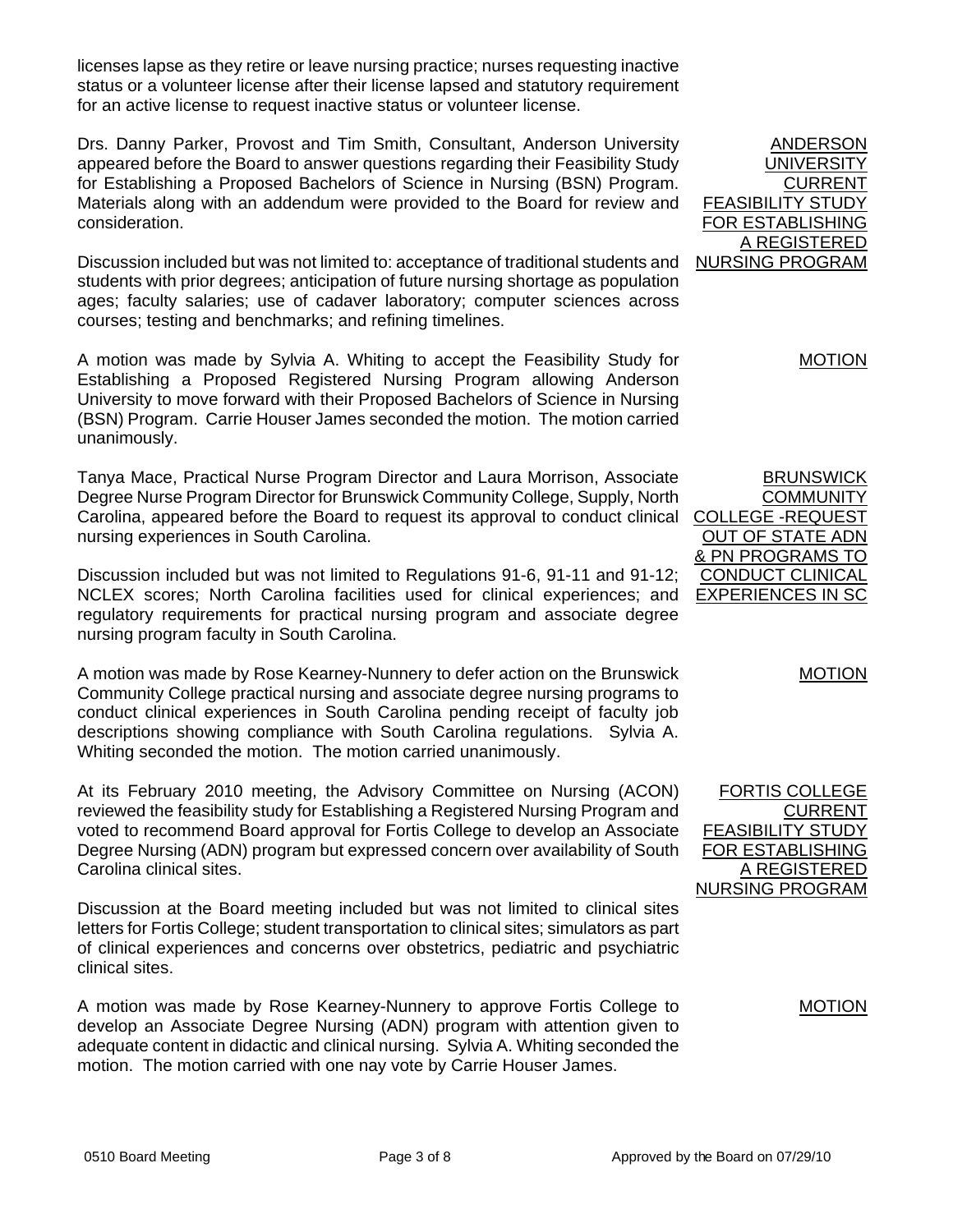## ADN Program Curriculum Change Request

Sharon A. Stafford, Associate Dean for the Department of Nursing and Sharon Davis, Associate Vice-President of Health and Sciences of Florence-Darlington Technical College appeared before the Board to request a change in their associate degree nursing (ADN) curriculum.

Discussion included but was not limited to student's ability to transfer courses to a baccalaureate program; grade range for a "C;" difficulty giving a numerical grade for clinical experiences due to different experience of students; reflective time after clinical experiences, combination of theory and the corresponding clinical experience, sequencing of courses and clinical experiences, use of ATI during program; computerized testing; and computer records regarding HIPPA.

Further discussion on the Board's concerns included but was not limited to moving psychiatric to a separate course rather than integrated medical-surgicalpsychiatric course as proposed; matching class hours with the clinical courses; using pass/fail in the clinical portion rather than a letter grade; and changing NUR 215 course to a 100 level course.

A motion was made by Sylvia A. Whiting to defer action on the request of Florence-Darlington Technical College to change their associate degree nursing (ADN) curriculum pending more information on the Board's concerns as discussed. Carrie Houser James seconded the motion.

## Request to Increase Percent of Clinical Instructors

Ms. Stafford withdrew the Florence-Darlington Technical College request to increase the percentage of clinical instructors and reported that their percentage of clinical instructors is now in compliance with regulation.

## Florence Darlington Technical College - ADN

Sharon A. Stafford, Associate Dean, Department of Nursing, Florence-Darlington Technical College appeared before the Board to discuss their National Council Licensure Examination (NCLEX) deficiency.

Discussion included but was not limited to the addition of Kaplan review course; ATI taken throughout the program and the proposed curriculum change. The Board encouraged Florence-Darlington Technical College to ensure students are prepared for the NCLEX.

## Lander University – BSN

Bernice Daugherty, Associate Professor and Chair of the Department of Nursing for Lander University appeared before the Board to discuss their NCLEX deficiency.

Discussion included but was not limited to admission and progression requirements; reviewing transfer students' history at other colleges/universities; and use of ATI throughout the program.

A motion was made by Rose Kearney-Nunnery to accept the Lander University report regarding their 2009 NCLEX deficiency. Sylvia A. Whiting seconded the motion. The motion carried unanimously.

## University of South Carolina – BSN

Peggy O. Hewlett, Dean and Professor at the University of South Carolina –

FLORENCE DARLINGTON **TECHNICAL** COLLEGE

MOTION

RESPONSE TO CITATION FOR 2009 NCLEX PASSING RATE DEFICIENCIES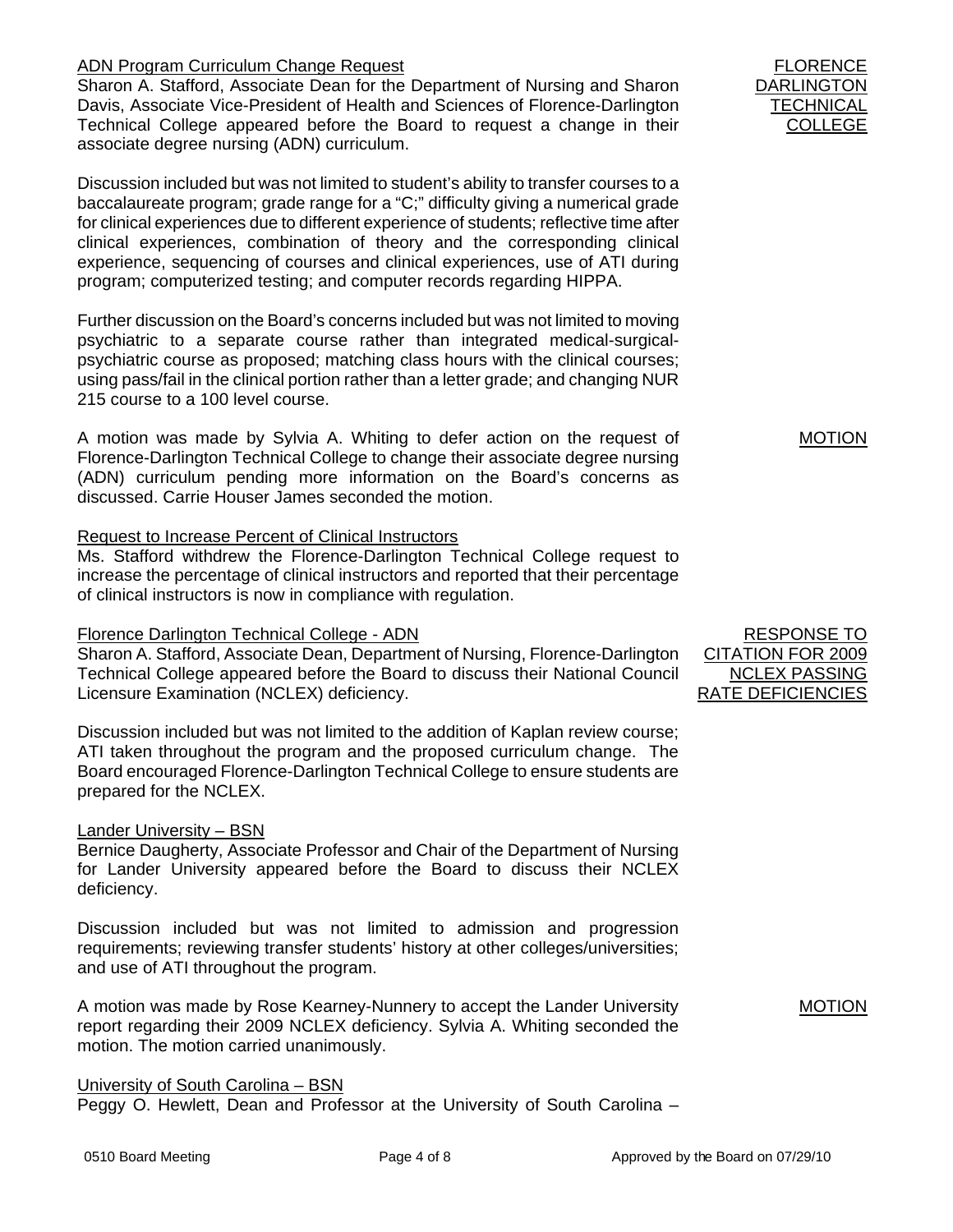Columbia appeared before the Board to discuss their NCLEX deficiency.

Discussion included but was not limited to revision of upper division curriculum; strengthening the fundamentals and medical/surgical faculty team; strengthening communication between classroom and clinical faculty; faculty development in test writing and other evaluation methods; utilization of ATI; leveling number of admission to upper division; incoming freshman will need a 3.0 GPA to move to upper division and increasing the admission and progression requirements for upper division.

A motion was made by Sylvia A. Whiting to accept the University of South Carolina –Columbia report regarding their 2009 NCLEX deficiency. Carrie Houser James seconded the motion. The motion carried unanimously.

Susan L. Williams, Department Chair and Mary Ann Jarmulowicz of the University of South Carolina –Beaufort (USC-B). At its January 2008 meeting, the Board voted to grant initial approval status for the USC-B Bachelors of Science in Nursing (BSN) program with the first graduates graduating in 2011. USC-B would like to offer a Gerontology Certificate for nursing students in addition to their BSN. Because USC-B is on initial approval, Ms. Williams reported that after the site visit, the professor teaching pharmacology and physiology courses asked that students take physiology prior to the pharmacology course. No other changes have been made to the syllabus.

Discussion on the proposed gerontology certificate included but was not limited to larger number of seniors in Beaufort area; 15 elective credits for the certification in addition to the 127 credits for the BSN; addition of coursework in psychology, sociology, human services and philosophy; have support of other areas but will not take through the curriculum committee until the Board supported the program; certificate is only for nursing students; most of the additional 15 credits are in nonnursing courses; concern that the certificate is not "housed" in nursing; concern that the nursing course is an elective the proposed nursing certificate program has no required courses in nursing; and a hope for students to continue education pursuing the national certification in gerontology.

A motion was made by Sylvia Whiting to accept the Gerontology Certificate in addition to the regular nursing curriculum. Carrie Houser James seconded the motion. The motion failed with nay votes by Rose Kearney-Nunnery and Lynn Lewis.

Due to a miscommunication, the Advisory Committee on Nursing chairperson was not present at the May 20, 2010 Board Meeting. This item will be carried over to the next Board meeting.

A motion was made by Carrie Houser James to defer the Advisory Committee on Nursing (ACON) Update to the July 29-30, 2010 Board meeting. Rose Kearney-Nunnery seconded the motion. The motion carried unanimously.

## OIE Report

Kathy Meadows, Chief Investigator, Office of Investigation and Enforcement provided statistics for Board review.

Discussion included but was not limited to request for statistics broken down of alleged violation / license type; an increase in the number of complaints due to MOTION

UNIVERSITY OF S.C. BEAUFORT PROPOSED **GERONTOLOGY CERTIFICATE** OPTION

MOTION

ADVISORY COMMITTEE ON **NURSING UPDATE**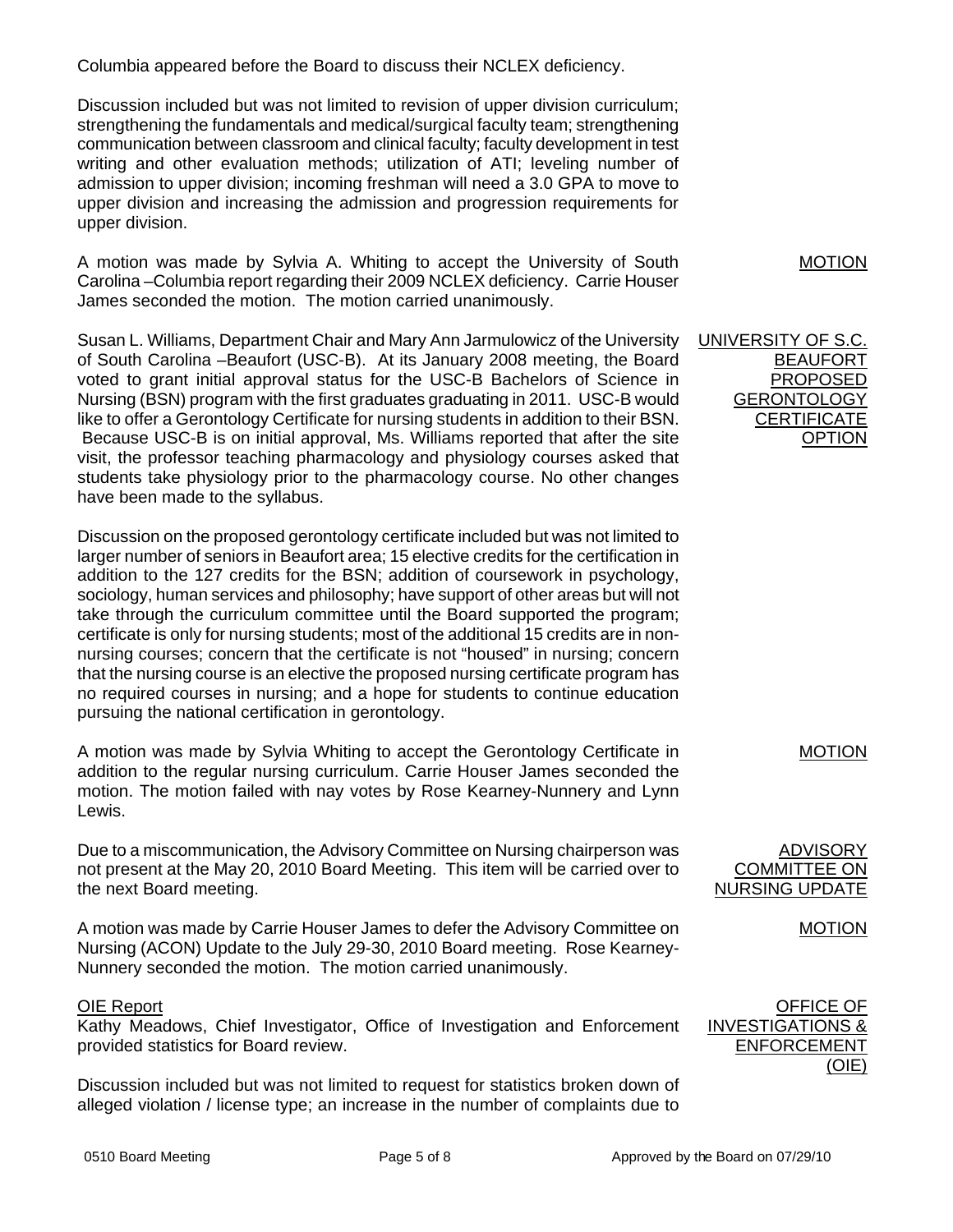misconduct and substandard care; "Do Not Open" cases which indicated no violation of the Nurse Practice Act; transparency; and possibility of posting these statistics on the Web site in the future.

#### Resolutions Committee Report –Meadows

The Board was provided with the Resolutions Committee Report with recommendations for cases reviewed since the last Board meeting utilizing the Board approved Disciplinary Sanctions Guidelines

A motion was made by Rose Kearney-Nunnery to approve the Resolutions Committee Report and Recommendations for Cease and Desist orders for Report Keys # 1-3. Carrie Houser James seconded the motion. The motion carried unanimously. MOTION

A motion was made by Rose Kearney-Nunnery to approve the Resolutions Committee Report and Recommendations for Dismissal for Report Keys # 4-11. Carrie Houser James seconded the motion. The motion carried unanimously. MOTION

A motion was made by Trey Pennington to approve the Resolutions Committee Report and Recommendations for Dismissal with Letters of Concern for Report Keys # 12-14. Rose Kearney-Nunnery seconded the motion. The motion carried unanimously.

A motion was made by Rose Kearney-Nunnery to approve the Resolutions Committee Report and Recommendation for Formal Complaints in Report Keys # 15-47 with the exception of Keys #19, 25 and 48. Carrie Houser James seconded the motion. The motion carried unanimously. MOTION

Jocelyn Andino, Assistant General, Office of General Counsel provided the Board with statistics for its review.

Discussion included but was not limited to the number of cases closed and the effect of the consent agreement process on the timeliness of closing cases.

## PRO-RATED FEES

The Office of Licensure and Compliance (OLC) provided information on numerous inquiries requesting a reduced licensure fee when the licensure period is within a year period. Two of the 39 boards have voted to treat the two year period in segments of one year each, meaning a licensure period one year or less, would be charged half the initial licensure fee. If the licensure period is one year and one day, the licensure fee would be the full two year fee. Some boards requested an implementation of a ninety day transition period where ninety days before the expiration of a licensure period, a licensee is provided with the next period ending dates. For example, nursing licensure ends April 30, 2010. If a license is issued ninety days before April 30, 2010, that licensee will receive a license expiring April 30, 2012 without any reduction of fees.

A motion was made by Sylvia A. Whiting to not prorate fees. Rose Kearney-Nunnery seconded the motion. The motion carried unanimously.

#### OLC REPORT

Roselind Bailey-Glover, Initial Licensure Supervisor for OLC, reported that changes are being made to the licensure computer system to assure statistics provided are accurate. A report will be provided at the July 2010 Board Meeting.

OFFICE OF LICENSURE AND COMPLIANCE (OLC)

GENERAL COUNSEL

MOTION

OFFICE OF

(OGC)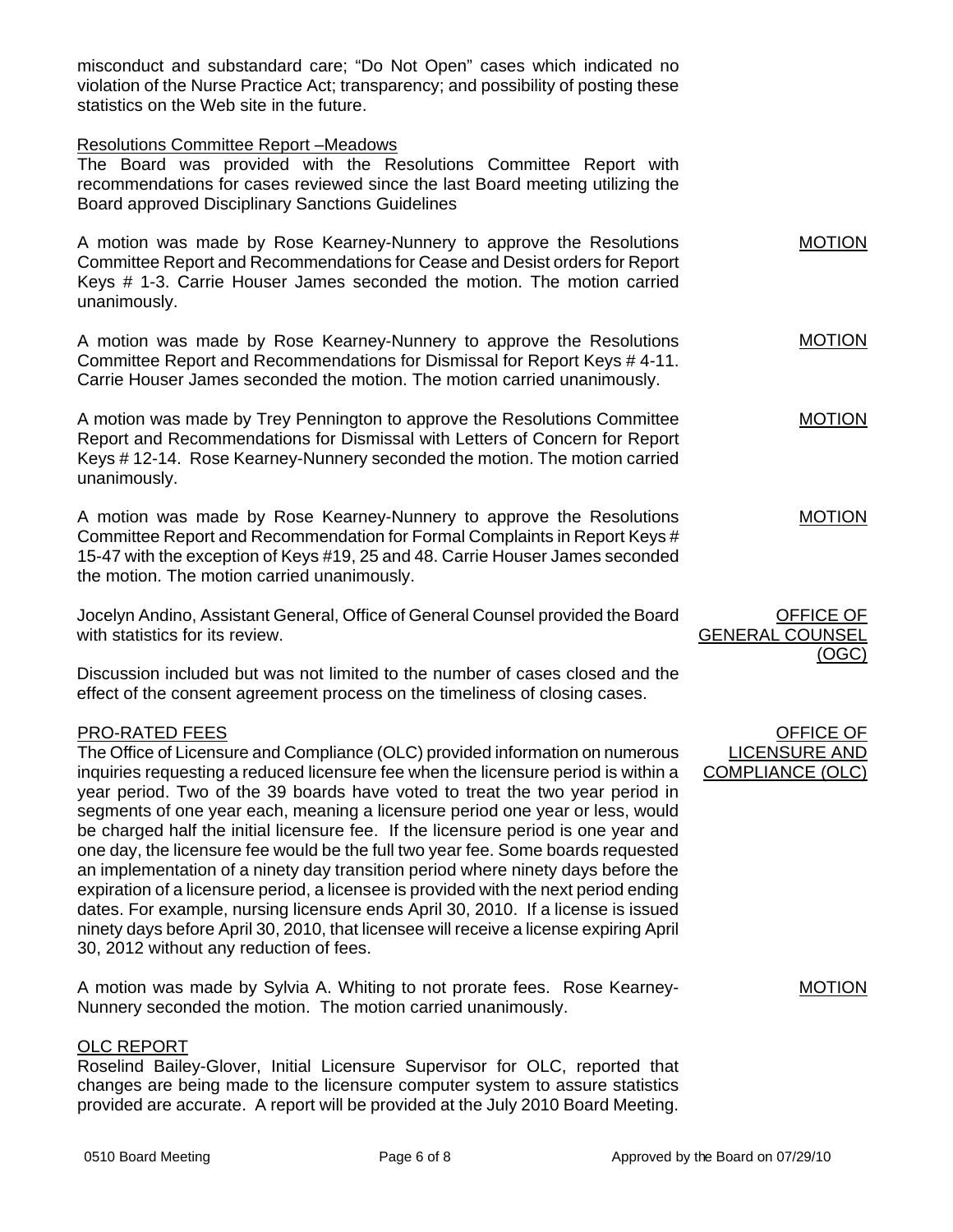A motion was made by Rose Kearney-Nunnery to defer the Office of Licensure and Compliance (OLC) report to the July 2010 Board meeting. Carrie Houser James seconded the motion. The motion carried unanimously.

The Board asked questions regarding Resolutions Committee Report Keys #19. 25 and 48. The Resolutions Committee recommended for formal complaints in these cases.

A motion was made by Rose Kearney-Nunnery to go into executive session for the purpose of receiving legal counsel. Sylvia A. Whiting seconded the motion. The motion carried unanimously.

A motion was made by Carrie Houser James to leave executive session. Sylvia A. Whiting seconded the motion. The motion carried unanimously.

A motion was made by Sylvia A. Whiting to approve the Resolutions Committee Report and Recommendations for Formal Complaints in Report Keys #19, 25 and 48. Carrie Houser James seconded the motion. The motion carried unanimously.

To determine appropriate sanctions, the Board reviewed memoranda of agreement stipulating to certain violations of the Nurse Practice Act. Respondents appeared before the Board to respond to questions. Dean Grigg, Esquire served as hearing counsel for the Board.

In Case #2008-487, Respondent signed a Memorandum of Agreement and waived right to a panel hearing. Respondent appeared and was represented by Stephen J. Henry, Esquire.

A motion was made by Sylvia A. Whiting to dismiss the case based on a systems error at the facility. Rose Kearney-Nunnery seconded the motion. The motion carried unanimously.

In Case #2008-420, Respondent signed a Memorandum of Agreement and waived right to a panel hearing. Respondent appeared and was represented by Thomas Belechia, Esquire.

A motion was made by Rose Kearney-Nunnery to go into executive session in Case #2008-420for the purposes of receiving legal counsel. Sylvia A. Whiting seconded the motion. The motion carried unanimously.

A motion was made by Rose Kearney-Nunnery to leave executive session. Carrie Houser James seconded the motion. The motion carried unanimously. No official actions were taken during executive session.

A motion was made in Case #2008-420 by Carrie Houser James to issue a public reprimand and require Respondent to complete Board approved courses in Legal Aspects, Ethics and Critical Thinking and to pay a civil penalty of \$250. Rose Kearney-Nunnery seconded the motion. The motion carried unanimously.

In Case #2009-121, Respondent signed a Memorandum of Agreement and waived right to a panel hearing. Respondent appeared and was represented by Aaron J. Kozkoski, Esquire.

#### MOTION

MOTION

MOTION

MOTION

**HEARINGS** 

MOTION

MOTION

MOTION

MOTION

MOTION

PANEL REPORTS/ MEMORANDA OF AGREEMENT

RESOLUTIONS **COMMITTEE** REPORT CONT.